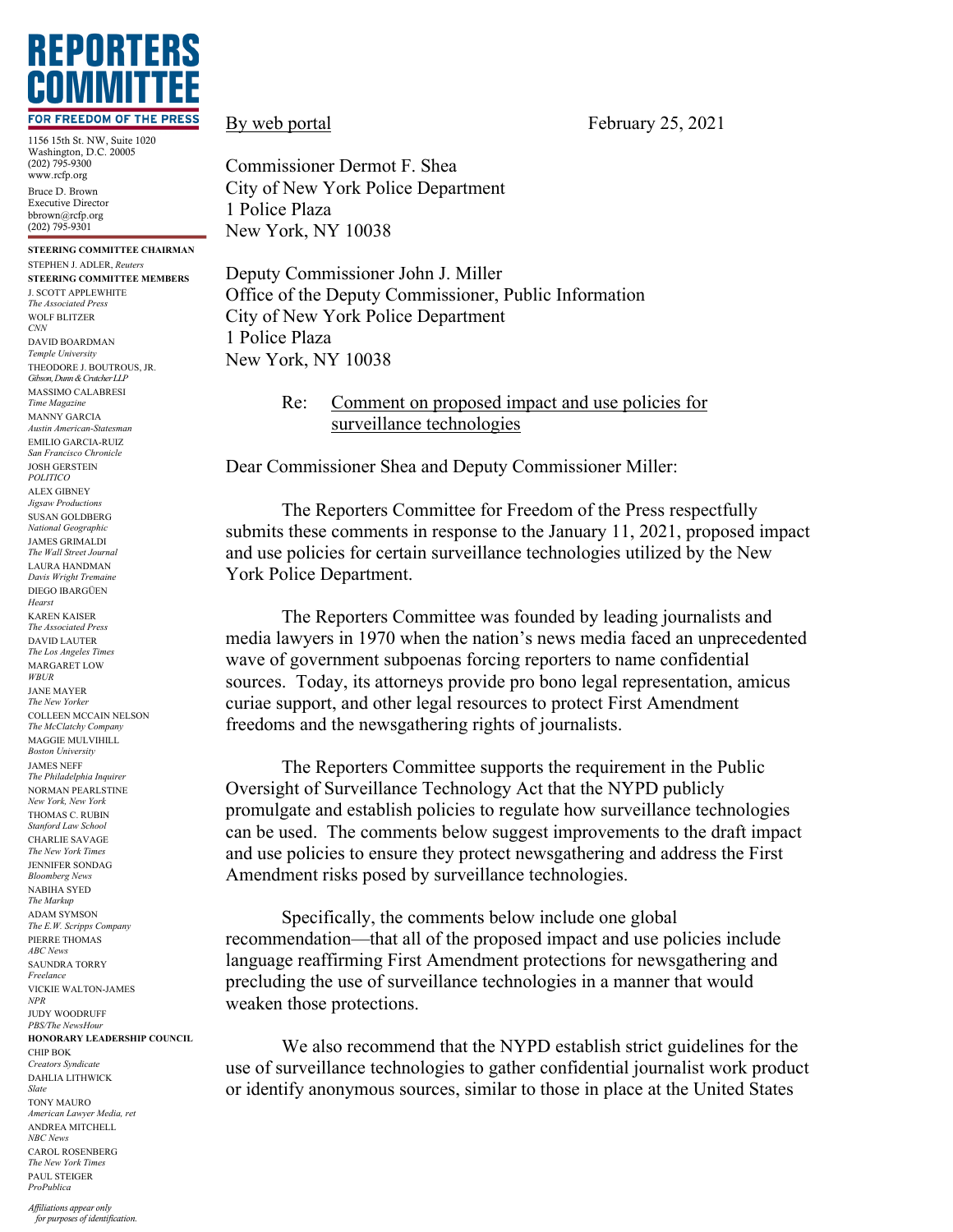Department of Justice. *See* 28 C.F.R. § 50.10. Among other critical protections for the press, these federal news media guidelines require notice to an affected news organization or journalist when records are gathered from third parties,  $\S 50.10(a)(4)$ ; attorney general approval for most uses of investigative tools to gather evidence from journalists,  $\S 50.10(c)(1)$ ; and that the government make all reasonable attempts to obtain the information from alternative non-media sources,  $\S 50.10(c)(4)(iii)$ .

Finally, we offer brief recommendations to improve the proposed policies in three areas: 1) cell-site simulators; 2) social media monitoring and news aggregation; and 3) drone detection systems.

# **I. First Amendment protections for newsgathering should explicitly inform surveillance policy.**

As a general matter, law enforcement surveillance technologies create unique risks for newsgathering and the exercise of other First Amendment rights that protect the free press. Surveillance technologies can directly implicate newsgathering rights through the interception of communications content and the monitoring of the activity of journalists.Such technologies can also more subtly chill the free flow of information.

As such, the Reporters Committee often files friend-of-the-court briefs explaining that, unless surveillance technology is subject to appropriate checks, its use can, for instance, dissuade journalistic sources from disclosing information in the public interest. *See, e.g.*, Brief for the Reporters Committee and Nineteen Media Organizations as Amicus Curiae, *Carpenter v. U.S*., 138 S. Ct. 2206 (2018), https://perma.cc/7PT2-PFL7 (arguing for a warrant requirement for cell-site location data); Brief for the Reporters Committee and Eight Media Organizations as Amici Curiae, *U.S. v. Moore-Bush*, Nos. 19-1582, 19-1583, 19-1625, 19-1626 (1st Cir. 2021), https://perma.cc/A2NV-L7LT (same for persistent, targeted video surveillance).

Accordingly, we recommend that the impact and use policies explicitly protect newsgathering and other First Amendment rights regarding the press, including the First Amendment right to document police activity in public and protections against First Amendment retaliation. We recommend adding specific references to these First Amendment rights as limitations on surveillance authority to the language about constitutional limits already included in each draft policy.

The drafts reference federal and state constitutional protections as limitations on surveillance action broadly and with respect to racial bias. For instance, many drafts include this limiting language: "[Surveillance technology] must be used in a manner consistent with the requirements and protection of the Constitution of the United States, the New York State Constitution, and applicable statutory authorities." *See, e.g.*, Proposed Policy, Cell-Site Simulators, at 2. Many drafts also include the following, or similar, language: "The NYPD prohibits the use of racial and bias-based profiling in law enforcement actions, which must be based on standards required by the Fourth and Fourteenth Amendments of the U.S. Constitution." *See, e.g*., Proposed Policy, Cell-Site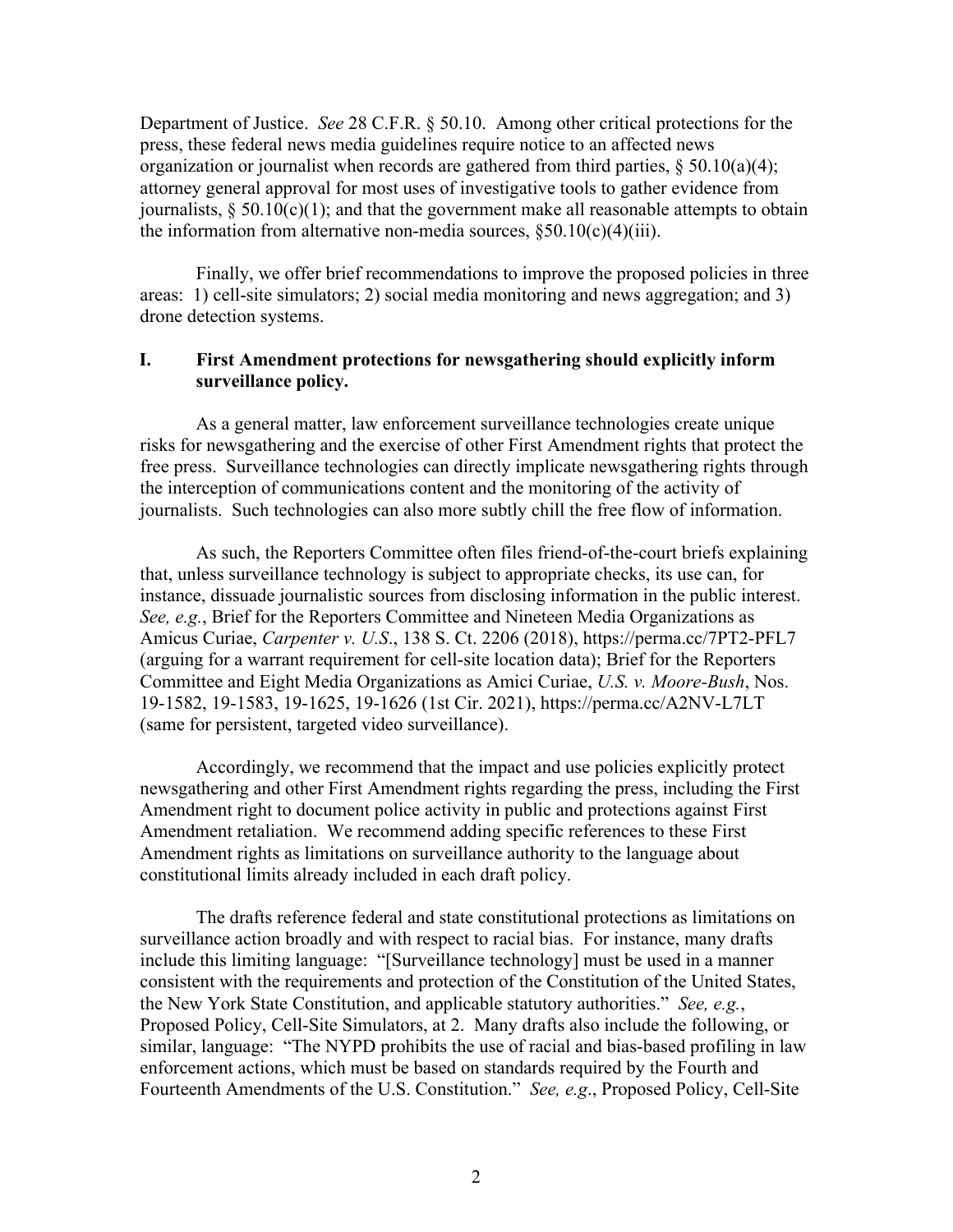Simulators, at 5. Adding language to the effect of, "surveillance technology must be used in a manner consistent with federal and state constitutional and statutory protections for newsgathering," would underscore for both the NYPD and the public the importance of these rights.

Additionally, some draft policies would limit the use of the relevant technology with respect to certain political activity. For instance, the Facial Recognition policy states: "The NYPD does not use facial recognition technology to monitor and identify people in crowds or political rallies." Proposed Policy, Facial Recognition Technology, at 3. We recommend adding language specifically limiting the use of surveillance technologies against journalists or news organizations. For instance, facial recognition or location tracking technologies should not be used to identify reporters' sources or track reporters' movements when they are engaged in lawful newsgathering.

Many policies are right to include mention of the *Handschu* agreement, a 1985 consent decree governing NYPD investigations into political activity, which is a particularly important check on First Amendment violations in the surveillance context. Several draft policies, however, do not include language about the *Handschu* agreement. [1](#page-2-0) While this may be an oversight, we recommend including such language in all policies governing technologies that could be used to surveil political activity. Alternatively, if a technology is exempt from the *Handschu* decree, the policy should explicitly explain why. Moreover, while the *Handschu* agreement is a critical framework to protect associational rights, we recommend that the policies expressly include protections for newsgathering and the First Amendment rights of the press, as discussed above.

Further, we urge the NYPD to consider revising the relevant surveillance policies to include measures modeled on the United States Department of Justice's news media guidelines, or to adopt a set of guidelines governing all NYPD investigative activity. *See*  28 C.F.R. § 50.10. Such additions should include, as the federal guidelines do, requirements for high-level approval before the NYPD initiates surveillance on or gathers evidence from journalists, as well as notice to affected news organizations and journalists if surveillance technologies are used to collect communications content or records from third parties.

The notice provisions are particularly important for journalists in the context of electronic surveillance; without them, journalists may never know their records have been collected, which can compromise the identities of confidential sources beyond the scope of the relevant investigation. *See, e.g*., Linda Moon and Brendan Stautberg, *DOJ News Media Guidelines Notice Requirement is a Crucial Protection for News Media*, Reporters Committee for Freedom of the Press (Oct. 1, 2019), https://perma.cc/277S-C7JT.

<span id="page-2-0"></span><sup>&</sup>lt;sup>1</sup> The following policies do not include language about the *Handschu* consent decree's applicability: Case Management Systems, Criminal Group Database, Domain Awareness System, Drone Detection System, Iris Recognition, Mobile X-Ray Technology, ShotSpotter, Thermographic Cameras, and Vehicle Mounted Cameras.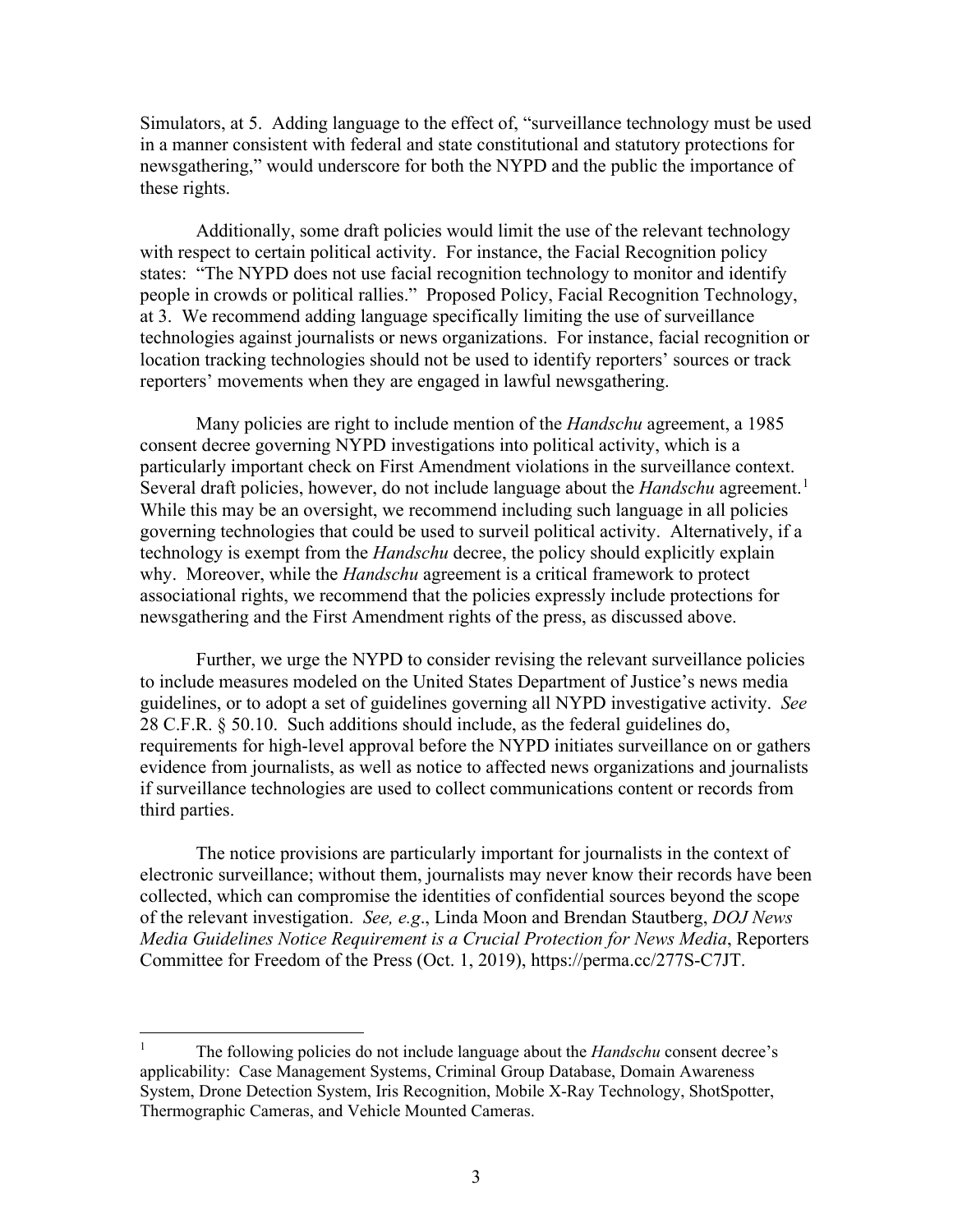The other critical feature of the federal guidelines is a requirement that the government make all reasonable attempts to obtain information from alternative, nonmedia sources before seeking to use investigative authorities to collect information from the news media. That requirement should likewise apply to the use of surveillance technologies to collect information from journalists or news organizations by the NYPD.

The Reporters Committee coordinates a dialogue between the Justice Department and news organizations regarding the implementation of the federal guidelines and can serve as a resource to other government entities in formulating similar policies.

#### **II. Policy-specific recommendations.**

#### A. Cell-site simulators.

The cell-site simulator draft policy currently states "cell-site simulators are not used to collect the contents of any communication or any data contained on the device itself. Cell-site simulators also do not capture emails, texts, contact lists, images or any other data from the device." *See* Proposed Policy, Cell-Site Simulators, at 1. We understand this language to reflect either current practice or the current technological capabilities of the specific devices used by NYPD. We recommend changing the language to "cell-site simulators may not be used" and "cell-site simulators also may not capture" to reflect an affirmative limitation on use. This change would also ensure that cell-site simulators may not be used to collect content or data present on the device, were future generations of the NYPD's technology to have that capability.

Separately, the data-retention portion of the cell-site simulator draft policy currently reads, "As the NYPD does not record, store, or retain any of the data processed [by] cell-site simulators, there are no policies or procedures relating to retention, access, and use of collected data." Proposed Policy, Cell-Site Simulators, at 3. Elsewhere, the draft policy states that cell-site simulators "support[] locating missing persons, victims of abductions, and criminal suspects." Proposed Policy, Cell-Site Simulators, at 1.

We understand the former statement to reflect a policy of non-retention. If, in fact, some data returned from cell-site simulators is retained for specific investigations, we recommend that be explained in the policy. Conversely, if data returned from cell-site simulators is always discarded, even when relevant to a specific investigation, that should also be expressly stated in the policy.

The use of cell-site simulators raises important First and Fourth Amendment considerations, as they can collect information from devices other than the target device (including reporters who are in the vicinity of the target device), and their locationtracking capabilities are particularly potent. *See, e.g.*, *People v. Gordon*, 58 Misc. 3d 544, 551 (Sup. Ct. Kings Cty. 2017) ("By its very nature, then, the use of a cell site simulator intrudes upon an individual's reasonable expectation of privacy, acting as an instrument of eavesdropping, and requires a separate warrant supported by probable cause rather than a mere pen register/trap and trace order such as the one obtained in this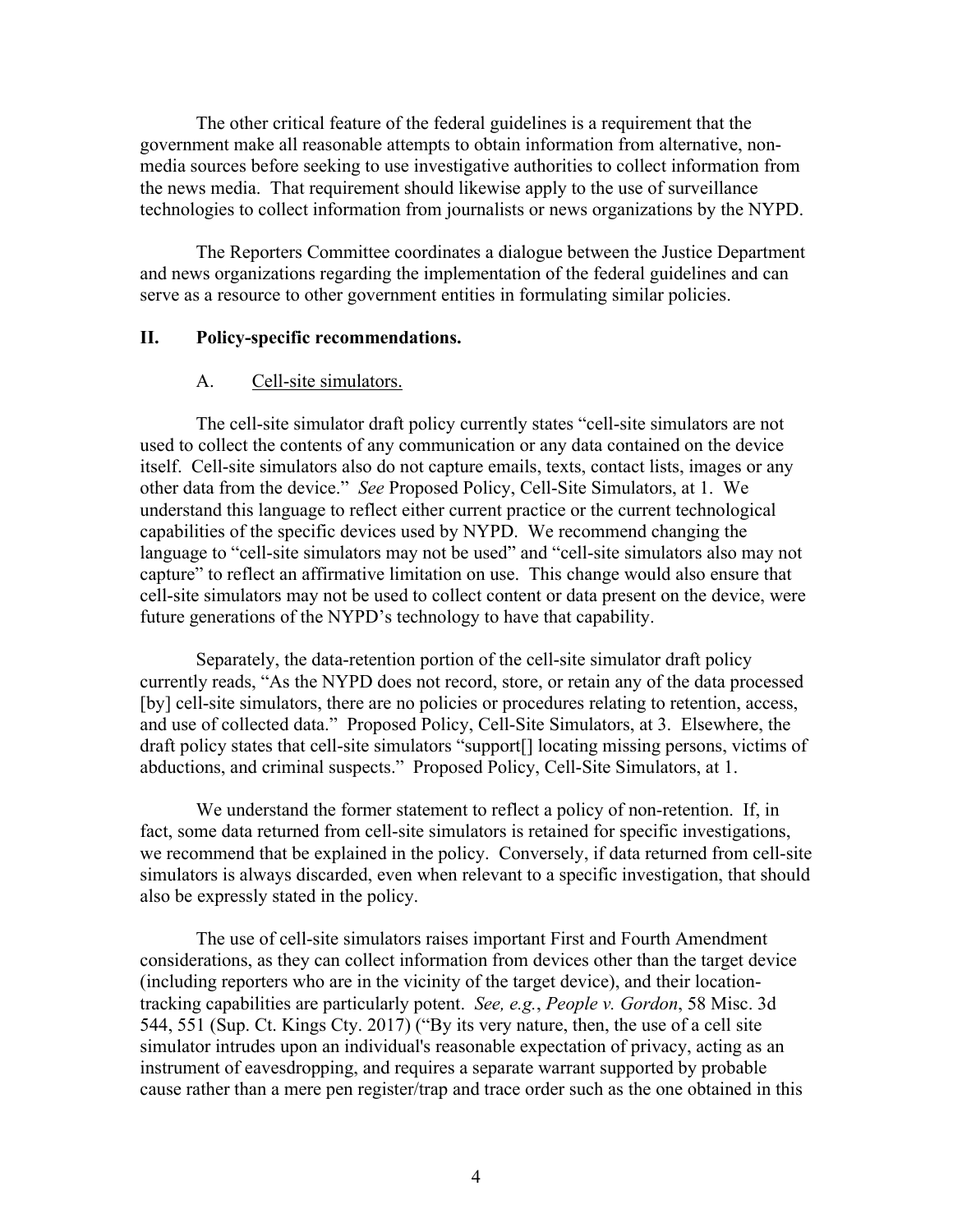case by the NYPD."). Accordingly, greater clarity is needed in the proposed policy in terms of how the information generated by cell-site simulators is actually used to determine whether the NYPD's lack of a retention, use, or access policy for this technology is appropriate.

### B. Protections for social media monitoring and media aggregation.

Social media network analysis tools, as described, allow the NYPD to review, process, and retain information on social networking platforms, including when the information at issue is deleted. Media aggregation services search public sources of information for pieces relevant to the NYPD, alert the NYPD, and provide associated details, including if a social media user on a specified platform posted the information.

We recommend amending these policies to include strong protections for the First Amendment activity that takes place via these mediums, especially by journalists. These protections should underscore, as one example, that the NYPD will not track journalist activity or generate journalist social media or news "watchlists" or other law enforcement products based on reporting perceived as critical. Even "open source" tracking of journalist activity can raise significant First Amendment considerations. *See, e.g*., Wendi C. Thomas, *The Police Have Been Spying on Black Reporters and Activists for Years. I Know Because I'm One of Them*, ProPublica (Jun. 9, 2020), https://perma.cc/Y8AX-EPRP (describing Memphis Police Department social media monitoring of a journalist); Shane Harris, *DHS Compiled 'Intelligence Reports' on Journalists who Published Leaked Documents*, Wash. Post (Jul. 30, 2020), https://perma.cc/U73C-7TRG (describing DHS intelligence reports on two journalists who tweeted leaked but unclassified documents about federal law enforcement efforts during the 2020 protests).

## C. Protections for drone journalism.

Unmanned aerial systems are powerful newsgathering tools. Journalists use drones to cover events and provide reporting in the public interest in ways that would not otherwise be possible. The draft use policy for drone detection systems indicates that the NYPD uses this technology to "detect, identify, and monitor UAS flying within New York City airspace posing a credible threat to public safety, city facilities, and critical infrastructure." Proposed Policy, Drone Detection Systems, at 1.

Drone monitoring capabilities carry the risk of improper government surveillance of newsgathering activities. We recommend the NYPD develop a system that would exclude newsgathering drones from the monitoring capabilities of drone detection systems. Such a system could, for instance, halt the real-time tracking of news drones that have been identified as such. *Cf.* Comments of the News Media Coalition to the FAA re Remote Identification of Unmanned Aircraft Systems (May 2, 2020), https://perma.cc/HUT6-2BGU. To the extent location information on news drones is collected in an NYPD database, the impact and use policy should also include strict limitations on access and retention, specific to that information.